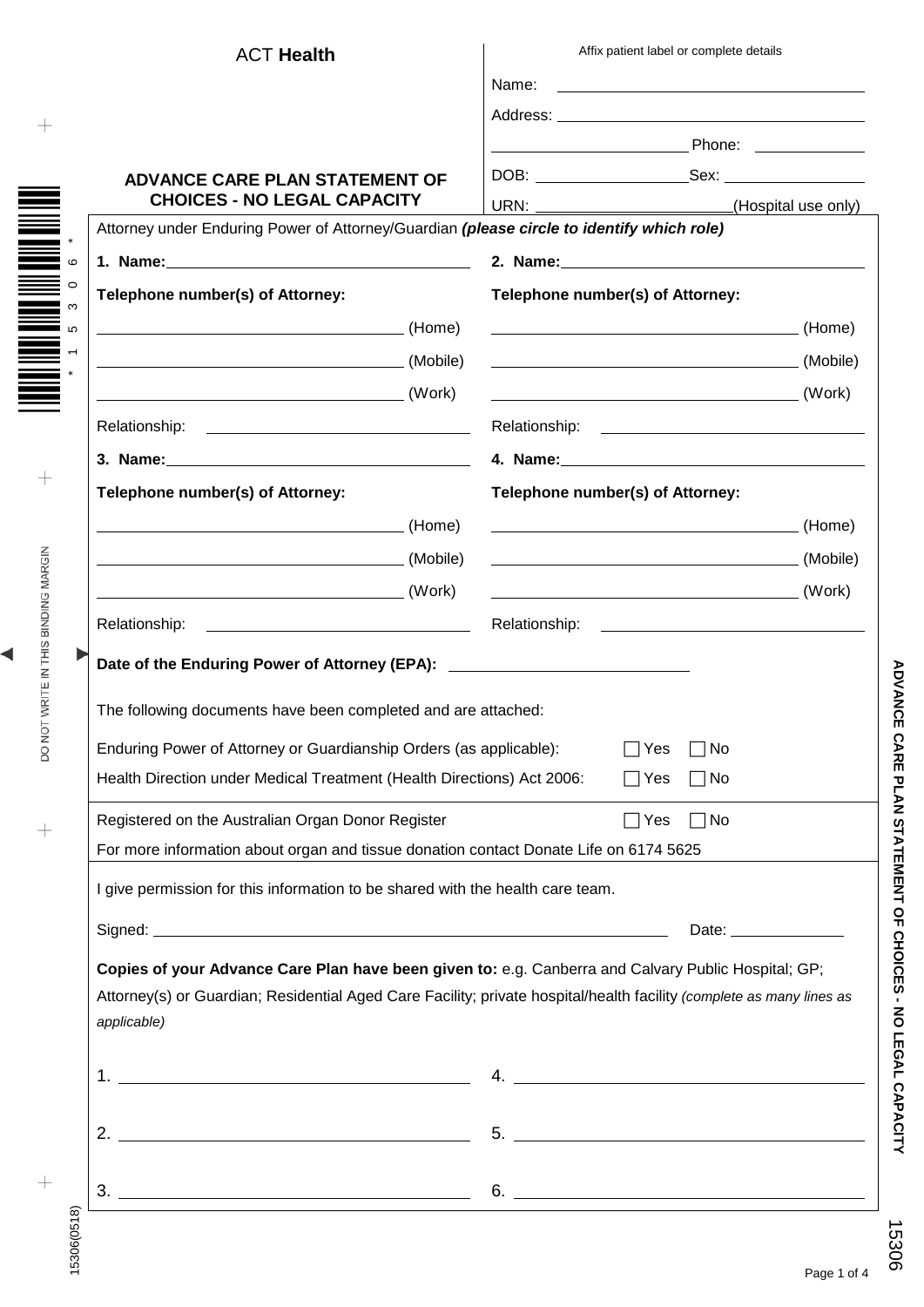This document relates to the following person:

I understand that he/she has been assessed as not having legal capacity.

I have made choices based on the best interests of the person taking into account their wishes, the wishes of family members and significant others, and the benefits and burdens of treatment. I request that the stated choices recorded below are respected by health professionals now, and in the future.

Please note: The law requires that this statement be taken into account when determining treatment for this person.

#### **1. Life Prolonging Treatments**

*Initial the boxes you want and cross out the boxes you don't want.* You may write specific requests on the lines provided.

**1.** I would like life prolonging treatments to be commenced and continued, including Cardio Pulmonary Resuscitation (CPR), while they are medically appropriate and remain in his/her best interests.

*You may write specific requests here:*

**Or**

**2.** If he/she is acutely ill, unable to communicate responsively with family and friends, and it is reasonably certain that he/she will not recover, I want him/her to be allowed to die naturally and be cared for with dignity. I do not want him/her to be kept alive by extraordinary or overly burdensome treatments that might be used to prolong his/her life (e.g. Cardio Pulmonary Resuscitation [CPR]). If any of these treatments have been started, I request that they be discontinued. However, I do want Palliative Care that includes medications and other treatments to alleviate suffering and keep him/her comfortable, and to be offered something to eat and drink.

*You may write here specific treatment(s) that you want or don't want:*

### **2. Other requests with regard to medical care**

*e.g. Such as circumstances in which he/she does or does not want a particular treatment.*

15306(0518)

5306(0518)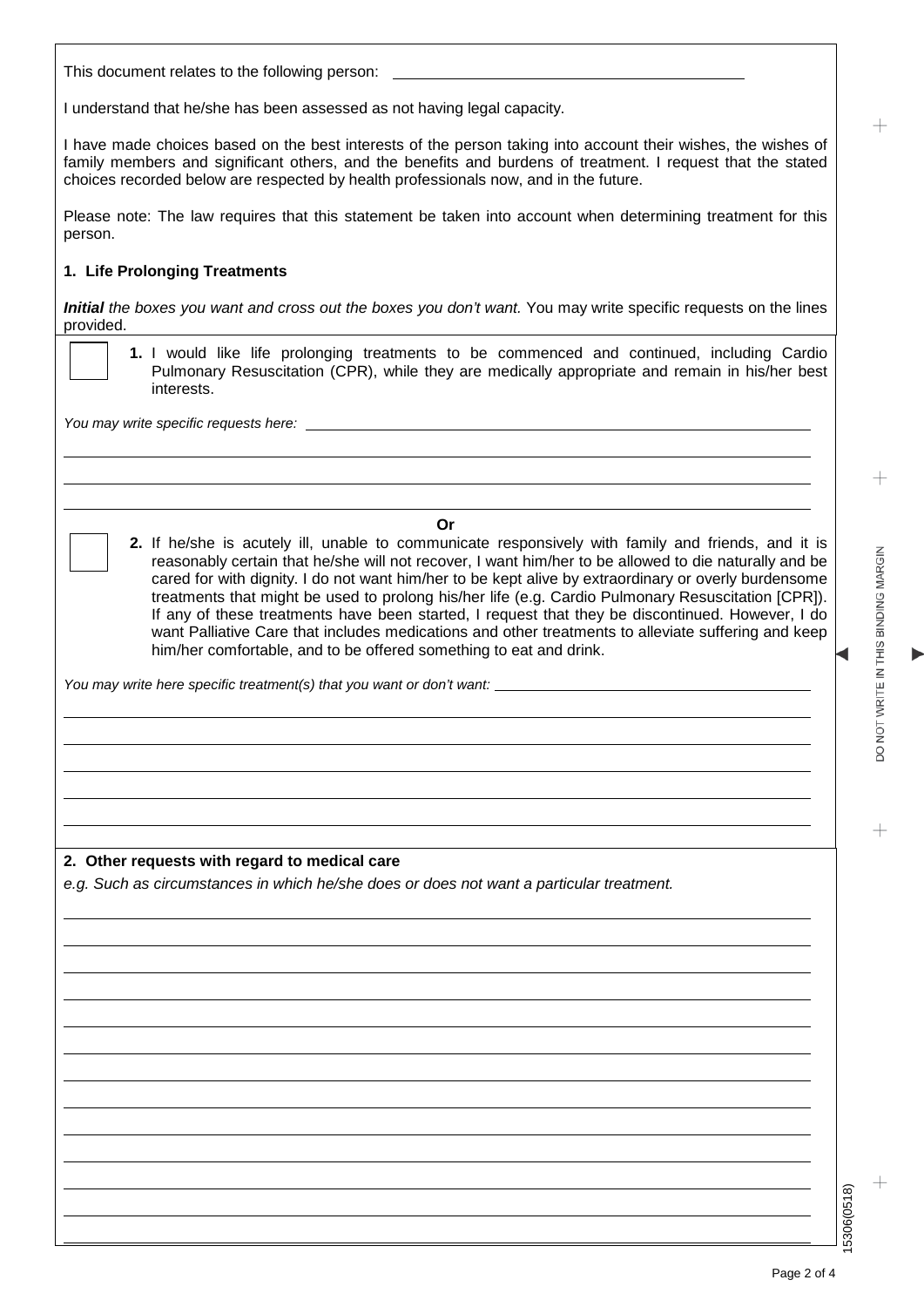| Affix patient label or complete details                                                                                                                                                                                                                                                                       |                                                                                                                                                                                                                               |  |  |  |
|---------------------------------------------------------------------------------------------------------------------------------------------------------------------------------------------------------------------------------------------------------------------------------------------------------------|-------------------------------------------------------------------------------------------------------------------------------------------------------------------------------------------------------------------------------|--|--|--|
|                                                                                                                                                                                                                                                                                                               |                                                                                                                                                                                                                               |  |  |  |
|                                                                                                                                                                                                                                                                                                               |                                                                                                                                                                                                                               |  |  |  |
|                                                                                                                                                                                                                                                                                                               |                                                                                                                                                                                                                               |  |  |  |
|                                                                                                                                                                                                                                                                                                               |                                                                                                                                                                                                                               |  |  |  |
|                                                                                                                                                                                                                                                                                                               |                                                                                                                                                                                                                               |  |  |  |
|                                                                                                                                                                                                                                                                                                               | URN: _________________________(Hospital use only)                                                                                                                                                                             |  |  |  |
| If the person had other end of life wishes, e.g. organ or body donation, you may wish to attach documentation to<br>this plan. Please note: it is the next-of-kin/family that consent to organ donation.<br>I ask that doctors include the following persons in their health care decisions if there is time: |                                                                                                                                                                                                                               |  |  |  |
|                                                                                                                                                                                                                                                                                                               |                                                                                                                                                                                                                               |  |  |  |
| If the person is nearing death, I want the following (list things that would be important to them, e.g. care of a pet,<br>religious or spiritual rituals, cultural customs):                                                                                                                                  |                                                                                                                                                                                                                               |  |  |  |
|                                                                                                                                                                                                                                                                                                               |                                                                                                                                                                                                                               |  |  |  |
| <u> 1989 - Andrea Barbara, amerikan personal (h. 1989).</u>                                                                                                                                                                                                                                                   |                                                                                                                                                                                                                               |  |  |  |
| Attorney / Guardian (Please circle your relationship with the subject)                                                                                                                                                                                                                                        |                                                                                                                                                                                                                               |  |  |  |
| Other persons present at discussion and formulation of this plan:                                                                                                                                                                                                                                             |                                                                                                                                                                                                                               |  |  |  |
|                                                                                                                                                                                                                                                                                                               |                                                                                                                                                                                                                               |  |  |  |
| Relationship                                                                                                                                                                                                                                                                                                  |                                                                                                                                                                                                                               |  |  |  |
| <u> 1989 - Andrea Stadt Britain, amerikansk politik (d. 1989)</u>                                                                                                                                                                                                                                             |                                                                                                                                                                                                                               |  |  |  |
| <u> 1989 - Johann Barn, mars et al. (b. 1989)</u><br><u> 1989 - Johann Stoff, amerikansk politiker (* 1908)</u>                                                                                                                                                                                               | <u> 1989 - Johann Stoff, amerikansk politiker (* 1908)</u>                                                                                                                                                                    |  |  |  |
| <u> 1989 - Johann Stoff, amerikansk politiker (d. 1989)</u>                                                                                                                                                                                                                                                   |                                                                                                                                                                                                                               |  |  |  |
|                                                                                                                                                                                                                                                                                                               |                                                                                                                                                                                                                               |  |  |  |
|                                                                                                                                                                                                                                                                                                               | the control of the control of the control of the control of the control of the control of the control of the control of the control of the control of the control of the control of the control of the control of the control |  |  |  |
|                                                                                                                                                                                                                                                                                                               |                                                                                                                                                                                                                               |  |  |  |
|                                                                                                                                                                                                                                                                                                               |                                                                                                                                                                                                                               |  |  |  |
|                                                                                                                                                                                                                                                                                                               |                                                                                                                                                                                                                               |  |  |  |
|                                                                                                                                                                                                                                                                                                               |                                                                                                                                                                                                                               |  |  |  |

DO NOT WRITE IN THIS BINDING MARGIN

 $\! +$ 

 $\! + \!$